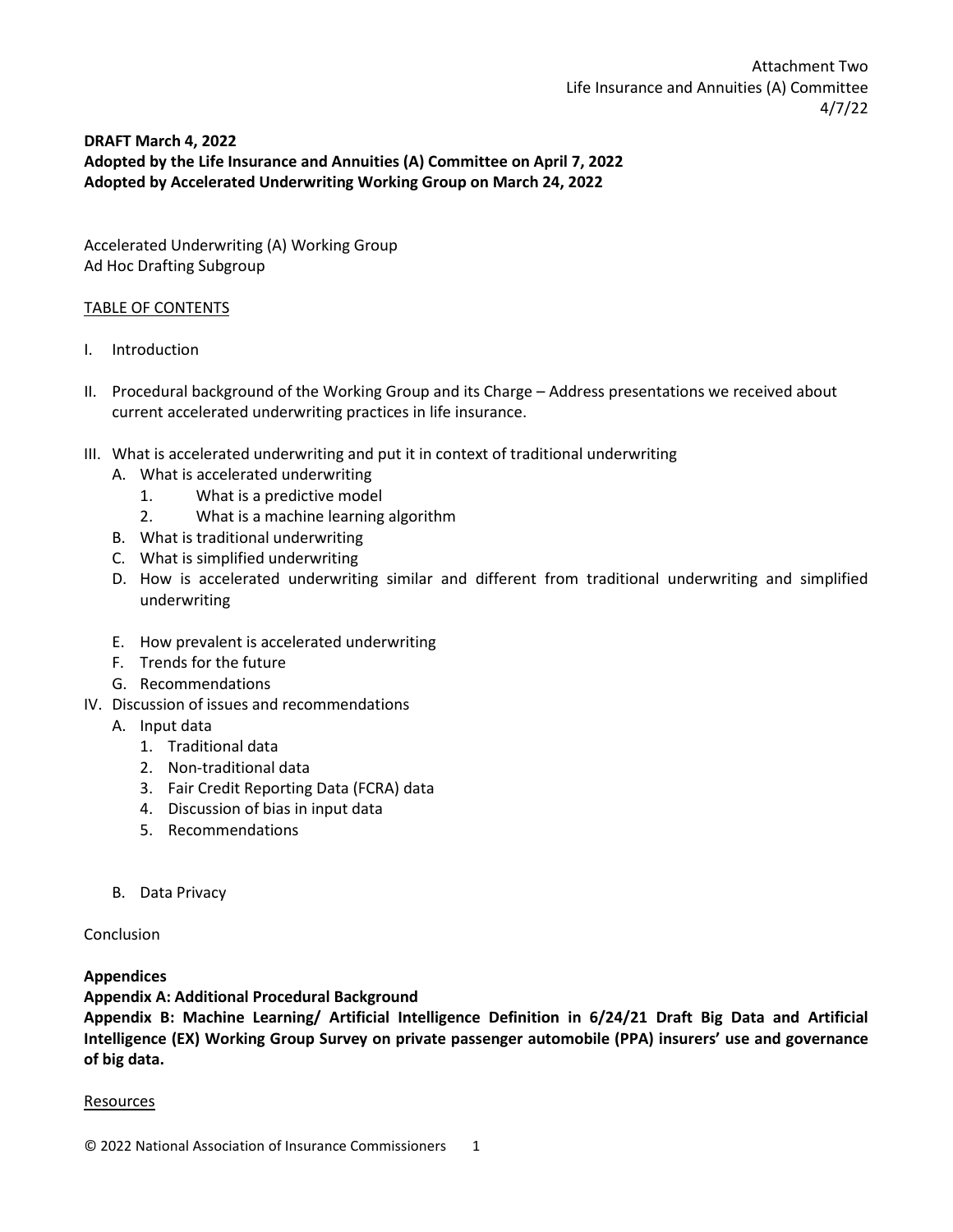New York Circular No. 1 Abbreviated Summary of Presentations National Association of Insurance Commissioners (NAIC) Principles on Artificial Intelligence (AI) Casualty Actuarial and Statistical (C) Task Force Regulatory Review of Predictive Models White Paper

#### Introduction

In 2019, the National Association of Insurance Commissioners (NAIC) established the Accelerated Underwriting (A) Working Group to consider the use of external data and data analytics in accelerated life insurance underwriting, including consideration of the ongoing work of the Life Actuarial (A) Task Force on the issue and, if appropriate, draft guidance for the states. In addition, the 2021 charges of the Special Committee on Race and Insurance direct the working group to include an assessment of and recommendations, as necessary, regarding the impact of accelerated underwriting on minority populations. A more detailed procedural background can be found in the appendix. This paper is the output of over a year's work by regulators to understand the current state of the industry and its use of accelerated underwriting. It summarizes what the Working Group has learned over the past year, contextualizes that learning and the topic of accelerated underwriting within other NAIC work and standard regulatory product evaluation processes, and makes recommendations for regulators and insurers when evaluating accelerated underwriting.

Accelerated underwriting in life insurance may provide potential benefits to both consumers and insurers, if applied in a fair and non-discriminatory manner. In order to fairly deliver the benefits of more convenient and cost-effective processes, regulators and insurers should be guided by current law related to fair trade practices and unfair discrimination. Regulators and insurers should also continue to monitor accelerated underwriting practices as they develop and update, when necessary, relevant laws to adapt to these developing practices to avoid unfair trade practices and unfairly discriminatory practices. Much of the discussion in this paper is framed in these general terms. The Working Group believes the charge to specifically address the impact on minority populations is included in these terms. Future work products of the Working Group may address the charge from the Special Committee on Race and Insurance in more detail.

#### What is Accelerated Underwriting?

Throughout this paper, we use the term accelerated underwriting in life insurance. For purposes of this paper, we based our work on the following definition:

Accelerated underwriting is the use of big data, artificial intelligence, and machine learning to underwrite life insurance in an expedited manner. The process generally uses predictive models and machine learning algorithms to analyze applicant data, which may include the use of nontraditional, non-medical data, provided either by the applicant directly or obtained through external sources. The process is typically used to replace all or part of traditional underwriting in life insurance and to allow some applications to have certain medical requirements waived, such as paramedical exams and fluid collection.

Predictive models examine data sets for patterns to predict and assign the risk category, e.g., a model developer enters data points (potentially hundreds of thousands), and the model finds patterns and identifies future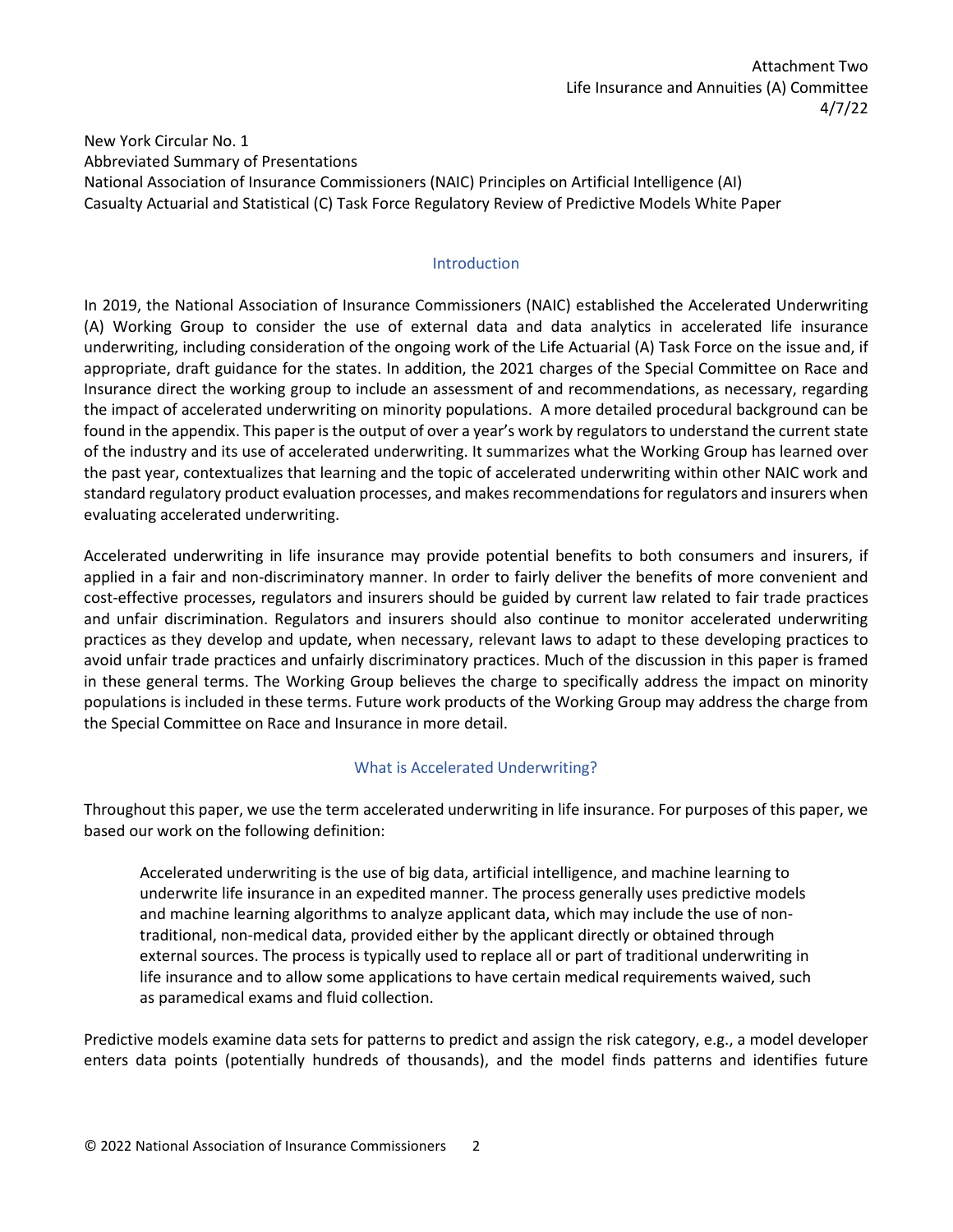predictions of risk and assigns an insured to a risk category.<sup>1</sup> Machine learning algorithms are a process or set of rules executed to solve an equation<sup>2</sup>, e.g., a life insurance underwriter uses a set of rules to place an individual insured in a particular risk category. The 'learning' part of machine learning means that those programs change how they process data over time, much as humans change how they process data by learning. Machine learning often falls into two groups: supervised or unsupervised. The difference between the two is whether the program is directed to analyze patterns or is self-automated.

Predictive models or machine learning trains a system to make judgments when exposed to data that is unfamiliar to serve as a substitute for human-centric decision making. These are both subcategories of artificial intelligence, which should not be confused with a static rule-based algorithm.

Life insurance underwriting is the process of determining eligibility and classifying applicants into risk categories to determine the appropriate rate to charge for transferring the financial risk associated with insuring the applicant. Traditional life insurance underwriting involves, assessing the applicant's physical health, along with other financial and behavioral elements, then determining whether an applicant is eligible for coverage and the risk class to which that individual belongs. Accelerated underwriting relies both on traditional and non-traditional, non-medical data used within predictive models or machine learning algorithms to perform some of the tasks of an underwriter. The exact parameters of the application of accelerated underwriting vary by insurer.

Presentations made to the Working Group indicated that life insurers use accelerated underwriting in primarily two ways: 1) Accelerated underwriting is used to triage applicants, where unsuccessful applicants are re-routed to traditional underwriting, and successful ones continue through the accelerated underwriting process; or 2) Accelerated underwriting is used to rate applicants based on risk categories.

Most predictive or machine learning algorithms used in life insurance underwriting are in their second or third generation. The COVID-19 pandemic sped up the adoption of accelerated underwriting in the industry as both consumers and insurers looked for options to purchase and write policies that relied more on technology and involved less in-person contact. This has highlighted the need for ongoing monitoring of the machine learning algorithms—both their development and their uses in the marketplace.

Presentations made to the Working Group indicated that adverse underwriting decisions are sometimes reviewed by human underwriters. Companies presenting to the Working Group stated that the accelerated underwriting process is less cumbersome, costs less than traditional underwriting, it expedites the process and requires less

<span id="page-2-0"></span><sup>&</sup>lt;sup>1</sup> For a more detailed discussion of predictive models in property and casualty insurance, see the Casualty Actuarial and Statistical (C) Task Force Regulatory Review of Predictive Models White Paper, Adopted by the Property and Casualty Insurance (C) Committee on Dec. 8, 2020.

<span id="page-2-1"></span><sup>&</sup>lt;sup>2</sup> The Big Data and Artificial Intelligence (EX) Working Group developed a survey to conduct analysis on private passenger automobile (PPA) insurers' use and governance of big data, as used in an artificial intelligence (AI) and machine learning (ML) system. The survey is being conducted under the examination authority of Connecticut, Illinois, Iowa, Louisiana, Nevada, North Dakota, Pennsylvania, Rhode Island, and Wisconsin. This analysis will help inform the Working Group in completing its long-term goals of developing guidance and recommendations to update the existing regulatory framework for the use of big data and AI, including how to monitor and oversee the industry's compliance with the NAIC's AI principles. The survey work may be expanded to other lines of insurance as needed, such as life insurance and homeowners insurance. For the purposes of the survey only, AI/ML is defined as, "an automated process in which a system begins recognizing patterns without being specifically programmed to achieve a pre-determined result." This is different from a standard algorithm that consists of a process or set of rules executed to solve an equation or problem in a pre-determined fashion, and evolving algorithms are considered a subset of AI/ML.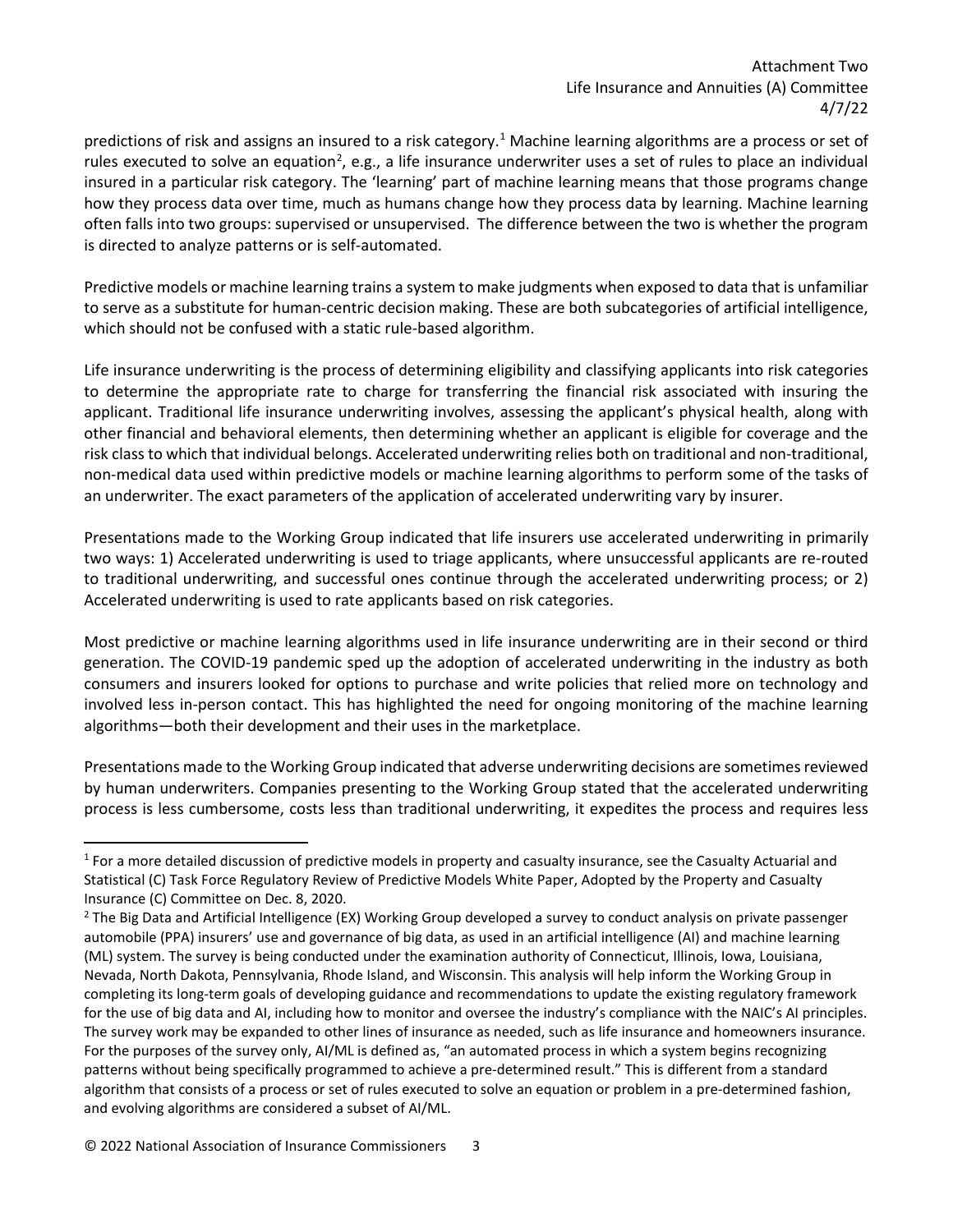consumer involvement in the purchase, improves the underwriting experience for consumers, shortens issue times, and increases policy acceptance rates.<sup>[3](#page-3-0)</sup>

#### General Discussion of Issues and Recommendations

Life insurers reliance on an increasingly automated underwriting process that uses non-traditional, non-medical data presents new regulatory challenges. Regulators must ensure that the process is **fair, transparent, and secure.** With regard to accelerated underwriting in life insurance, this concern pertains to input data, the predictive model or machine learning algorithm, and the results of the process. One particular challenge is the potential for **unfair discrimination.** Due to the fact accelerated underwriting relies on non-traditional, nonmedical data and predictive models or machine learning algorithms, it may lead to unexpected or unfairly discriminatory outcomes even though the input data may not be overtly discriminatory. It is critical to test the conclusions up front, on the back end, as well as, randomly, to ensure the machine learning algorithm does not produce unfairly discriminatory ratings or ones that are not actuarially sound. Testing can also be important in determining if a machine learning algorithm is accurate across demographic categories. Such scrutiny is especially important when behavioral data is utilized. Behavioral data may include gym membership, one's profession, marital status, family size, grocery shopping habits, wearable technology, and credit attributes. Although medical data has a scientific linkage with mortality, behavioral data may lead to questionable conclusions without reasonable explanation.

## Recommendations

Consistent with the Artificial Intelligence Principles approved by the NAIC in 2020<sup>[4](#page-3-1)</sup>, the use of accelerated underwriting in life insurance should be fair and transparent to regulators, consumers, and policymakers. Companies must operate in compliance with applicable laws, and the process and data companies use need to be secure. To accomplish these objectives, regulators should dialogue with consumers, life insurers, and third-party vendors to determine if consumer data is being used in problematic or unfair ways or generating unfair outcomes.

Insurers and other parties involved in accelerated underwriting in life insurance should:

- Take steps to ensure data inputs are transparent, accurate, reliable, and the data itself does not have any unfair bias.
- Ensure that the use of external data sources, algorithms or predictive models are based on sound actuarial principles with a valid explanation or rationale for any claimed correlation or causal connection.
- Ensure that the predictive models or machine learning algorithm within accelerated underwriting has an intended outcome and that outcome is being achieved.
- Ensure that the predictive models or machine learning algorithm achieve an outcome that is not unfairly discriminatory.

<span id="page-3-0"></span><sup>3</sup> Presentations to Accelerated Underwriting (A) Working Group between Dec. 8, 2018, and Sept. 24, 2020.

<span id="page-3-1"></span><sup>4</sup> See National Association of Insurance Commissioners (NAIC) Principles on Artificial Intelligence (AI) – Fair and Ethical a. AI actors should respect the rule of law throughout the AI life cycle. This includes, but is not limited to, insurance laws and regulations, such as those relating to trade practices, unfair discrimination, access to insurance, underwriting, privacy, consumer protection and eligibility practices, rate making standards, advertising decisions, claims practices, and solvency. b. Consistent with the risk-based foundation of insurance, AI actors should proactively engage in responsible stewardship of trustworthy AI in pursuit of beneficial outcomes for consumers and to avoid proxy discrimination against protected classes. AI systems should not be designed to harm or deceive people and should be implemented in a manner that avoids harmful or unintended consequences and corrects and remediates for such consequences when they occur.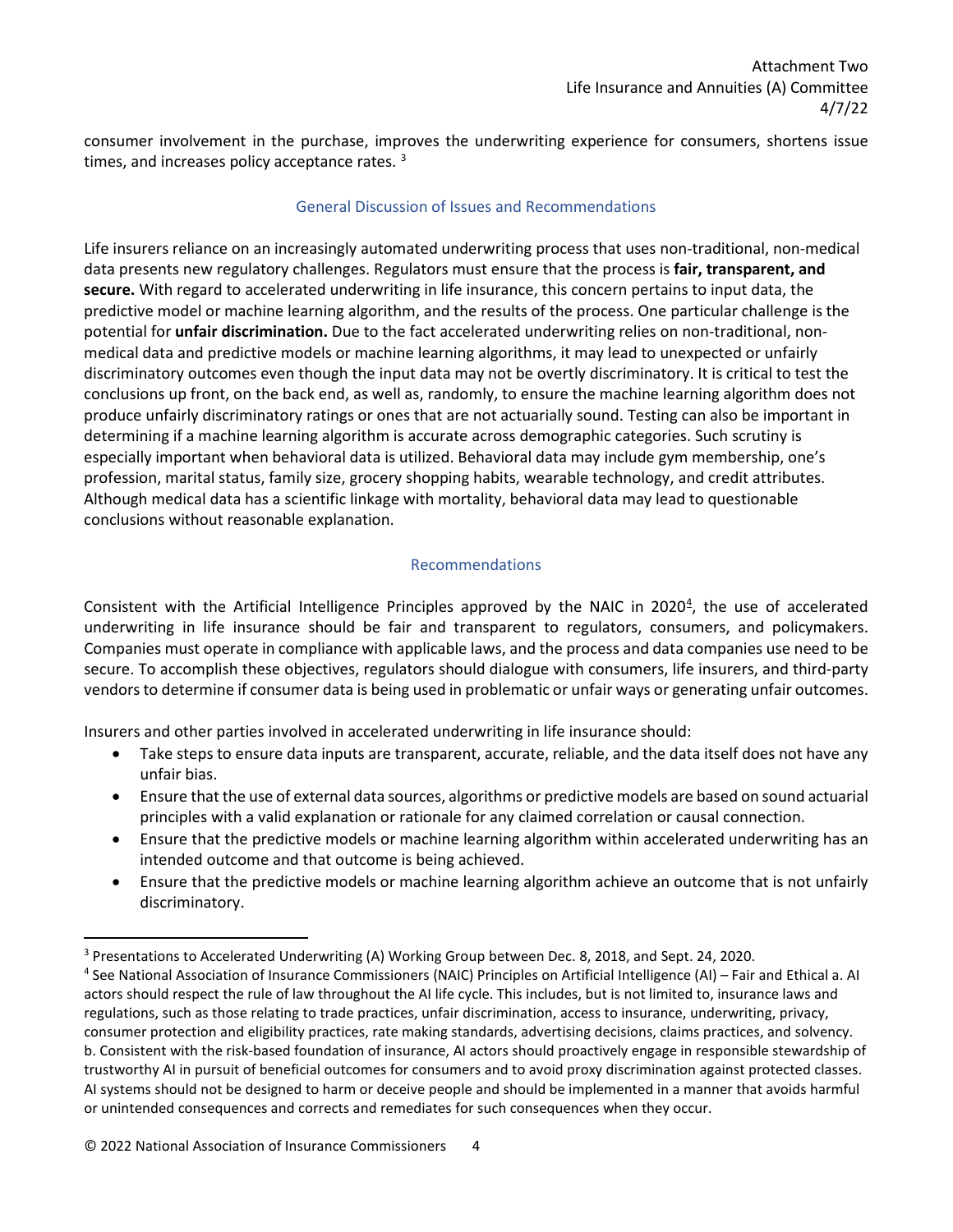- Be able to provide the reason(s) for an adverse underwriting decision, whether the decision is based on data subject to FCRA or not, to the consumer and all information upon which the insurer based its adverse underwriting decision.
- Take steps to protect consumer privacy and ensure consumer data is secure.
- Have a mechanism in place to correct mistakes if found.
- Produce information upon request as part of regular filing submissions reviews or market conduct examinations.

## Input data

Predictive models or machine learning algorithms within the accelerated underwriting process rely heavily on data and multiple variables. Examples of the variables used by some accelerated underwriting models include customer disclosures, prescription history, digital health records, credit attributes, medical information bureau data, public records, motor vehicle reports, smartphone apps, consumer activity wearables, claim acceleration tools, individual consumer risk development systems, purchasing history, behavior learned through cell phone usage, and social media. Because accelerated underwriting relies on predictive models or machine learning algorithms that use non-traditional, non-medical data, it may lead to unexpected or unfairly discriminatory outcomes, even though the input data may be facially neutral.

# Traditional Data

Traditional data used in life insurance underwriting includes data collected through a traditional underwriting process. This data may include the following:

- Application data, e.g., medical records, prescription questions, vocation questions, financial profile
- Tele-interview
- Medical records
- Data from the MIB (formerly known as Medical Information Bureau)<sup>5</sup>
- Data from Motor Vehicle Records
- Prescription drug history
- Public records, e.g., criminal records, bankruptcy records, civil litigation, etc.
- Paramedical or medical exam, including EKG's in some instances
- Fluids, e.g., blood, urine, swab/saliva test to determine tobacco usage
- Financial and tax information

Considerations for use of Traditional Data

- Traditional data has a long and established history in the life insurance industry. Carriers, producers, and consumers are generally familiar with the process.
- Traditional data has a history of usage by insurance carriers. Trained underwriters and producers have years of experience and often understand the process well.
- The relationship of the traditional data elements to the risk is well established and consumers generally understand how most of the elements impact their risk classification or premium charged.

<span id="page-4-0"></span><sup>&</sup>lt;sup>5</sup> This data is subject to the Fair Credit Reporting Act (FCRA).

<sup>© 2022</sup> National Association of Insurance Commissioners 5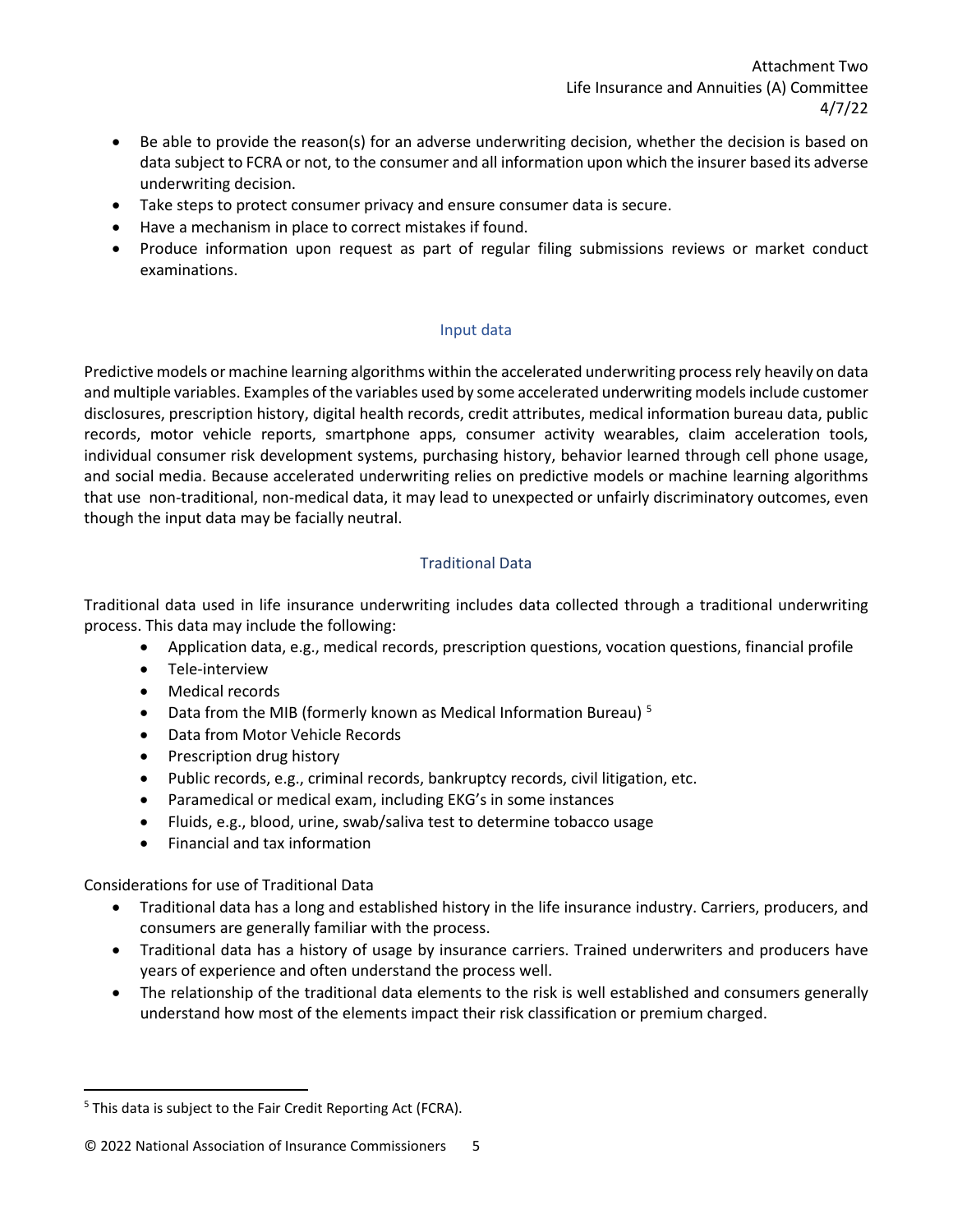- State statutes and case laws were developed based on the use of traditional data containing consumer protections created under the assumption that this was the type of data collected or reviewed during an underwriting process.
- Presentations made to the Working Group represented that time and costs associated with obtaining and reviewing traditional data are significant.

# Non-traditional Data

Non-traditional data used in life insurance underwriting may include the following:

- Public records, e.g., assessor data, genealogy records, court filings, voter information
- Property/casualty data from adjacent carrier(s)
- Marketing and social data, e.g., shopping habits, mortgage amount/lender, occupation and education, and social media, etc.
- Professional licenses
- Biometric data, e.g., voice analysis, facial analysis, and other analytics based on personal physical features and characteristics
- Wearable devices

Considerations for use of Non-traditional Data

- Per Actuarial Standard of Practice (ASOP) No. 12, an actuary needs to demonstrate that a relationship between a risk characteristic and an expected outcome exists. This standard applies for any data used, traditional or non-traditional.[Co](#page-5-0)nsumers may not generally understand how non-traditional data elements impact their risk classification or premium charged.
- As additional rating factors are introduced via insurance scores or with specific data elements, disparate impact across and between demographic groups may be introduced or amplified.
- Non-traditional data may not have the same consumer protections as FCRA and traditional data. For example:
	- $\circ$  There may not be a clear path for consumers to know how data affected their application and how inaccurate data may be corrected.
	- $\circ$  The type and purpose of data accessed are not required to be disclosed to the consumer.
	- $\circ$  There may be privacy concerns about the extent of the use of non-traditional data.

## FCRA Data

Some data<sup>[7](#page-6-0)</sup> used in traditional and accelerated underwriting is subject to the federal Fair Credit Reporting Act (FCRA), which protects the privacy of consumer report information. If an insurer uses data subject to FCRA in its underwriting, applicants:

- (1) Have a right to be told if this information is used to deny insurance or take other adverse action<sup>8</sup>,
- (2) Have the ability to request the data a consumer reporting agency is providing to an insurer, and
- (3) Have the right to ask a consumer reporting agency to correct any errors in the data.

<span id="page-5-0"></span><sup>&</sup>lt;sup>7</sup> FCRA applies to consumer reports. Please see 15 U.S. Code § 1681a(d).<br><sup>8</sup> FCRA defines adverse action, in part, as "a denial or cancellation of an increase in any charge for, or a reduction or other adverse or unfavorable change in the terms of coverage or amount of, any insurance, existing or applied for, in connection with the underwriting of insurance[.]" 15 U.S. Code § 1681a(k).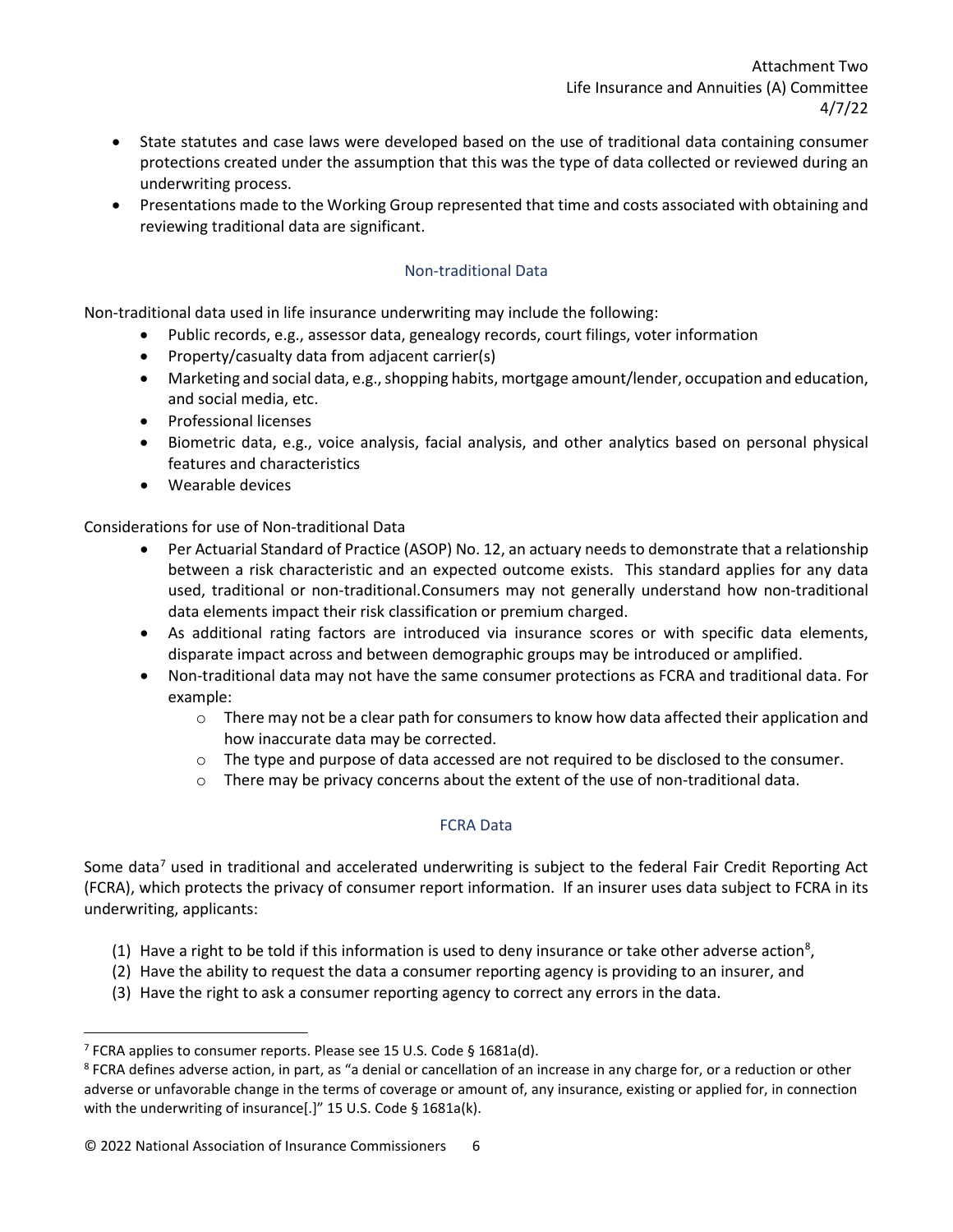Considerations for use of data subject to FCRA:

- FCRA data is readily available.
- FCRA data is updated regularly.
- FCRA data is already used in life and property/casualty lines of business.
- There is existing regulation and oversight by the Federal Trade Commission (FTC) and Consumer Financial Protection Bureau (CFPB).
- Not all FCRA data is useful/ relevant to life insurance underwriting.
- If there is a dispute about the accuracy of FCRA data, a consumer has to obtain additional information and formally dispute these findings.
- FCRA data is extensive and accessing such data may result in access to non-usable credit attributes. In other words, significantly more data may be collected than is needed to determine risk.
- As additional rating factors are introduced via insurance scores or with specific data elements, unfair discrimination, including disparate impact, may be introduced or amplified.

## Recommendations

Existing regulations apply to accelerated underwriting programs in the same way as traditional underwriting programs. State Departments of Insurance (DOIs) have broad regulatory authority to make inquiries into the processes and procedures of life insurers in order to investigate potential unfair trade practices. Complaints about underwriting practices are opportunities for DOIs to review a life insurer's use of accelerated underwriting and data collection methods. Additional DOI actions may include market conduct and on-site examinations as appropriate under existing authority.

Specifically, examiners may:

- Review the life insurer's underwriting practices and underwriting guidelines during an examination or upon initial submission of the policy rates and forms and confirm the proper use of the data elements.
- Request that explanation provided to the consumer for any negative action taken by the life insurer adequately informs the consumer as to why a particular action was taken without the consumer having to make additional inquiries.
- Request information about source data regardless of whether the data or score is provided by a third party.

Form and rate reviewers may:

- Request that the life insurer provides information about how a predictive model or machine learning algorithm will be used.
- Consider requiring the filing of models used to analyze data.
- Consider questioning the extent to which data elements correlate to applicant risk.
- Request information about source data regardless of whether the data or score is provided by a third party.

<span id="page-6-1"></span><span id="page-6-0"></span>Life insurers and third-party vendors have a responsibility to understand the data they are using. To accomplish this, life insurers should conduct post-issue audits and data analysis and make these audits and analysis available to regulators upon request. For example, analyses such as evaluating claims and lapse rates may be helpful. Life insurers and third-party vendors should ensure data inputs are accurate and reliable.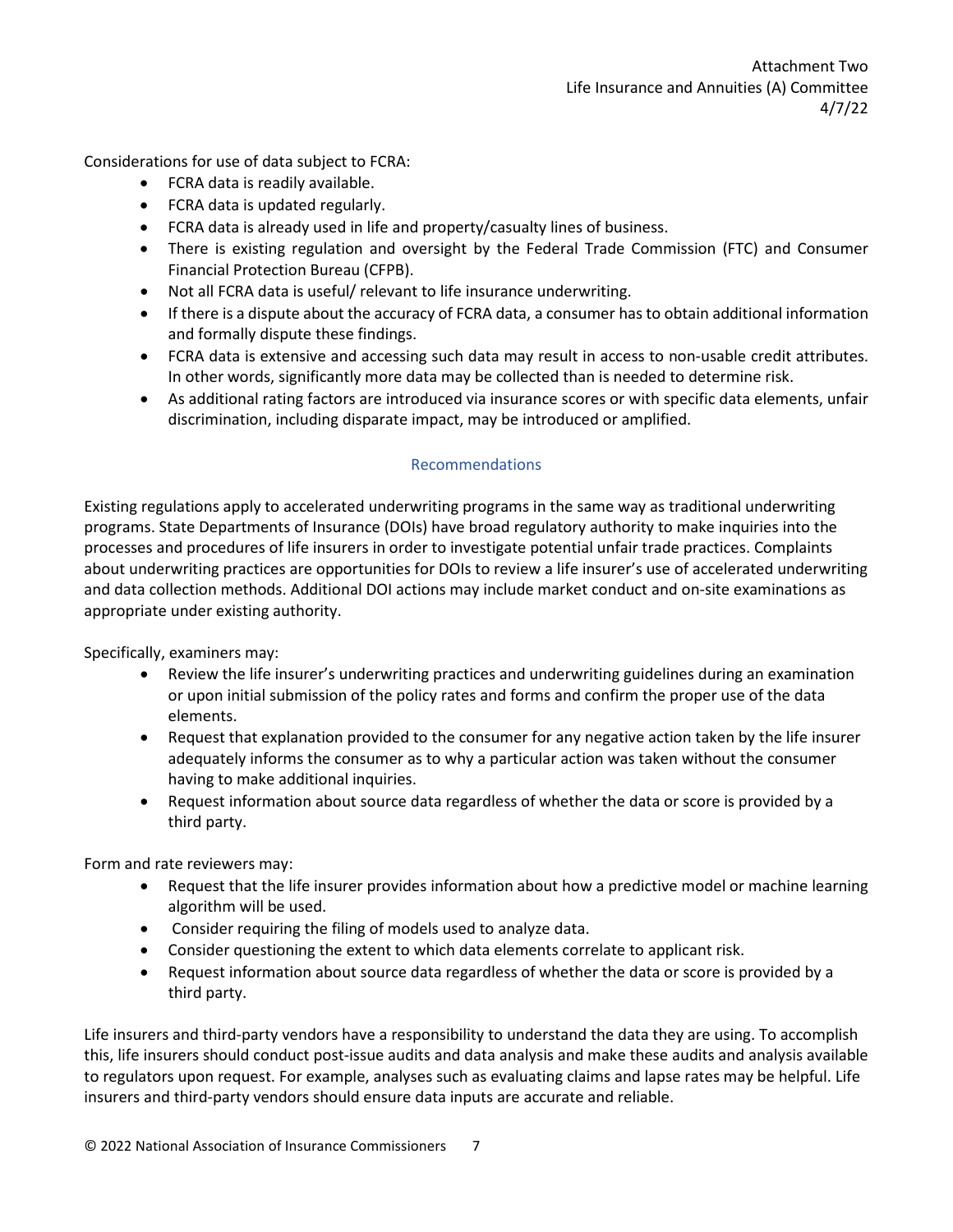Life insurers and third-party vendors should ensure that the external data sources, algorithms, or predictive models are developed with sufficient internal controls and oversight and based on sound actuarial principles with a valid explanation or rationale for any claimed correlation and causal connection.

### Data Privacy

Data privacy—a consumer's ability to retain control over what data can be shared about them and with whom is not a concern unique to accelerated underwriting in life insurance. Protecting consumer privacy is an issue across all lines of insurance and is the subject of the NAIC Privacy Protections (D) Working Group, formed in 2019 under the parent committee of Market Regulation and Consumer Affairs (D) Committee.

The Working Group's charge is to review the state insurance privacy protections regarding the collection, use, and disclosure of information gathered in connection with insurance transactions, and make recommended changes, as needed, to certain NAIC models and other existing federal or state statutes.  $9$ 

The primary focus of the Working Group is on the six consumer data privacy rights or types of consumer data privacy protections identified in the NAIC's Member adopted *Strategy for Consumer Data Privacy Protections* policy statement. The secondary focus is on issues such as notice requirements and standards, disclosure of information collected, disclosure of shared information, requirements to disclose sources of information, requirements to disclose business purposes, and a requirement to disclose third party involvement. The current assignments for the Working Group are intended to create a framework for the policy statement: defining the parameters of these consumer rights by offering suggested definitions, examples of consumer risks, and what may not be protected in federal laws or not covered under NAIC Model laws.

The Privacy Protections Working Group's policy statement will address the following consumer privacy rights:<sup>[10](#page-8-0)</sup>

- 1) Right to opt-out of data sharing
- 2) Right to opt-in of data sharing
- 3) Right to correct information
- 4) Right to delete information
- 5) Right to data portability

<span id="page-7-0"></span><sup>9</sup> The Working Group has focused its reviews on the Insurance Information and Privacy Protection Model Act #670, and the Privacy of Consumer Financial and Health Information Regulation Model Act #672 – both drafted in response to the enactment of GLBA, and #668 – the Insurance Data Security Model Act, enacted in 2019/20. With a great deal of research assistance from NAIC Legal Staff, the Working Group prepared a gap analysis – upon which it continues to work. The Working Group is also reviewing the consumer data privacy protections other than those already in these models, such as the numerous provisions contained in federal acts such as the Fair Credit Reporting Act {FCRA}, the Gramm-Leach Bliley Act {GLBA}, the Health Insurance Portability and Affordability Act {HIPAA}, Electronic Health Records {EHR}, etc. The Working Group is also analyzing the various provisions of recently enacted legislation, such as California's Consumer Privacy Act {CCPA} and its Consumer Data Privacy Regulation {CCPR}, Virginia's and Colorado's recently enacted Consumer Privacy Protection laws, certain provisions of the European General Data Protection Regulation {GDPR}, the NAIC's Record Retention Model Regulation and the NAIC's Unfair Claims Practice Model Act {UCPA}. There are a lot of jurisdictional issues that remain to be sorted through.

 $10$  For purposes of the Working Group's paper, the use of the term "right" should be read as a basic protection, or, denoting access to making a request and not as a guarantee of having the requested right acted upon in the manner as the consumer requests.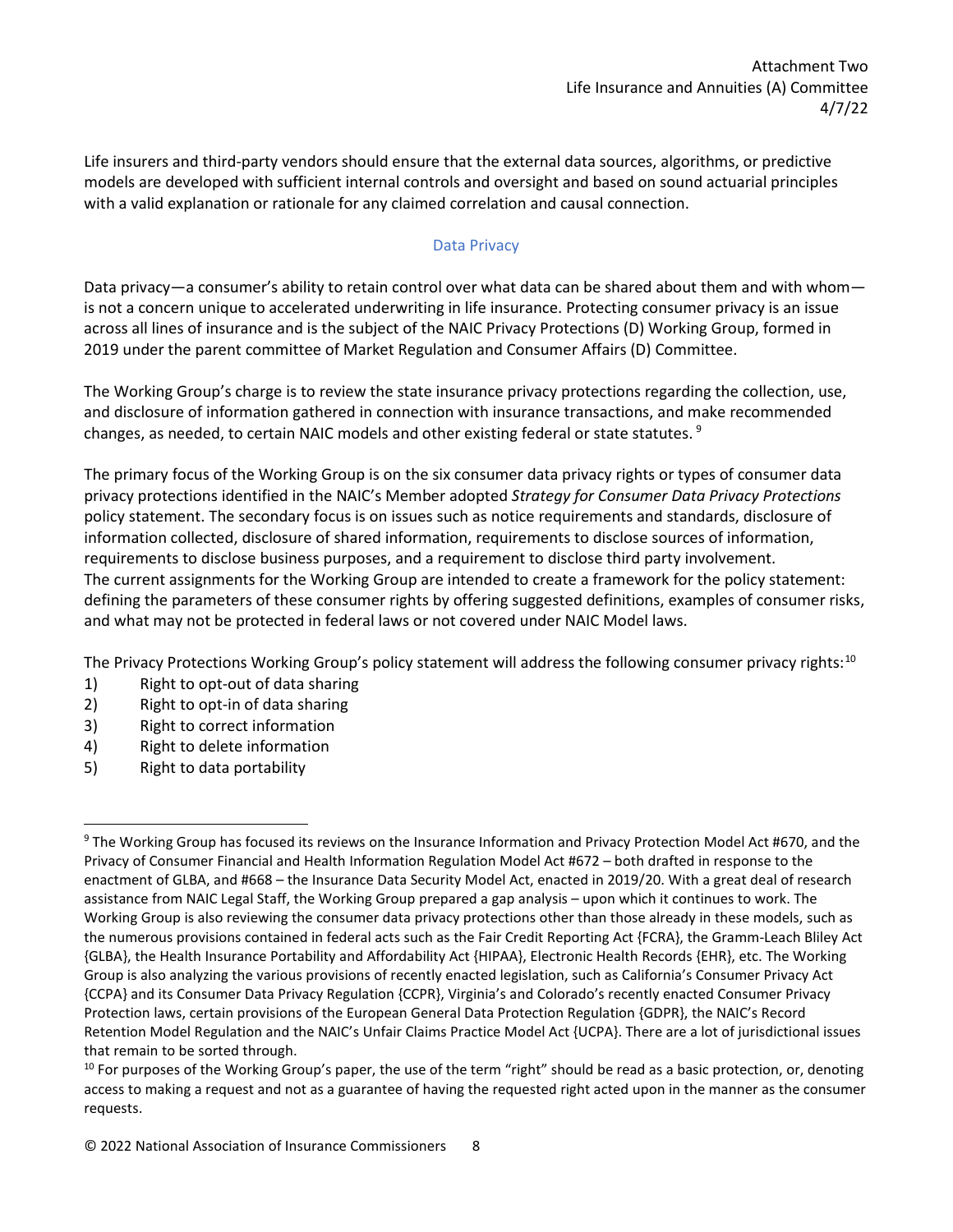6) Right to restrict the use of data $11$ 

The Accelerated Underwriting (A) Working Group will continue to watch the work of this group. If at any point issues unique to accelerated underwriting arise, we will endeavor to address them in a future work product.

<span id="page-8-1"></span><span id="page-8-0"></span> $11$  for purposes of the Working Group's paper there is a distinction between an individual's data and information that results from the use of this data, *e.g.*, the insurance score that results from the use of an algorithm.

<sup>© 2022</sup> National Association of Insurance Commissioners 9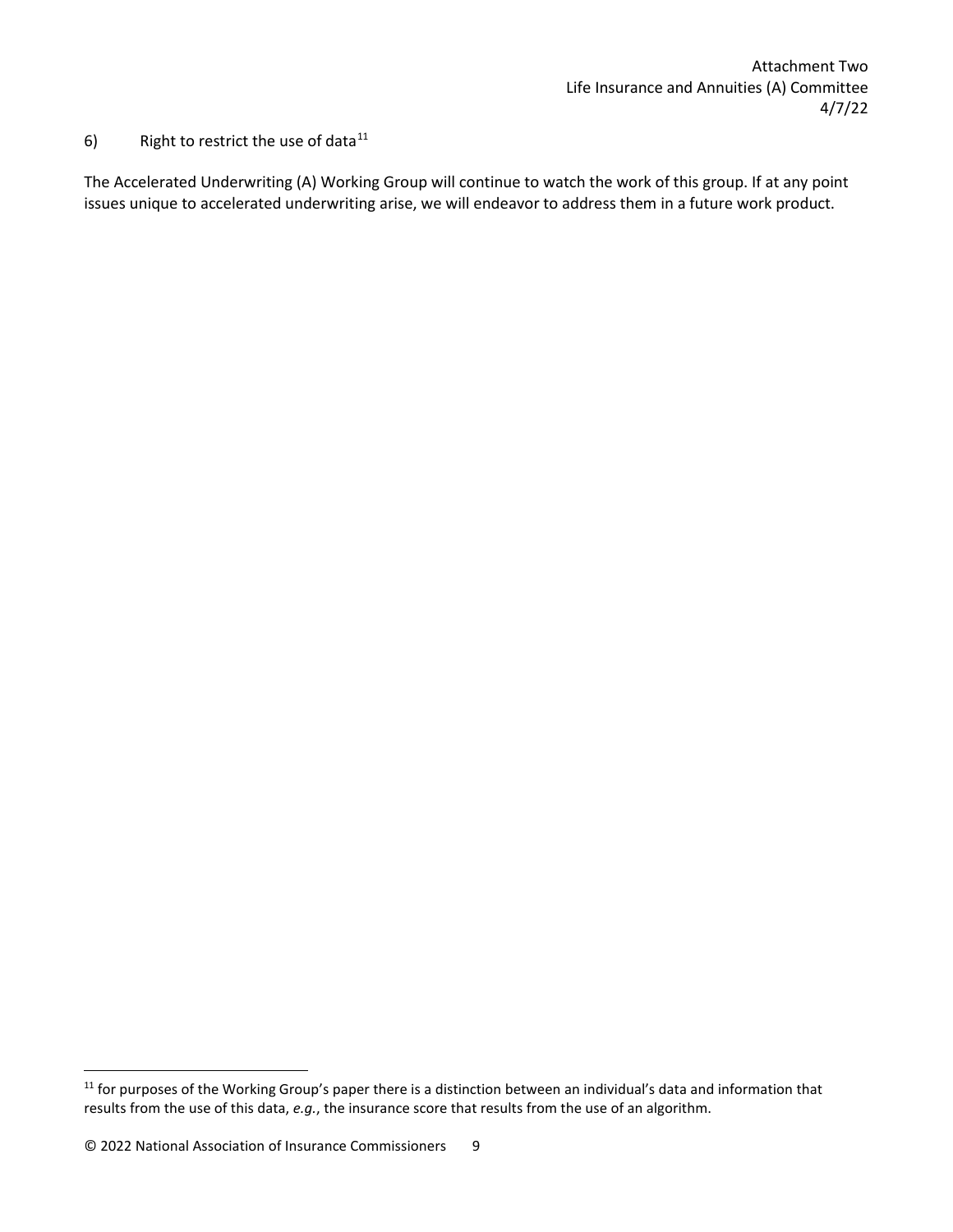# **Appendix A: Additional Procedural Background**

At the 2019 NAIC Summer National Meeting, the Life Insurance and Annuities (A) Committee discussed a referral it had received from the Big Data (EX) Working Group. The Big Data Working Group had discussed the use of predictive models in accelerated underwriting in life insurance, instead of medical examinations and the collection of fluids. The Big Data Working Group agreed that the issue would be most appropriately addressed by the life insurance subject matter experts and voted to refer the issue of the use of external data and data analytics in accelerated underwriting in life insurance to the Life Insurance and Annuities (A) Committee (Committee).<sup>[12](#page-9-0)</sup>

The Committee discussed the referral and acknowledged that there are a multitude of issues surrounding insurers' use of data models and data analytics; issues that extend into many areas of insurance and overlap with the work of several groups at the NAIC. In addition to the Big Data (EX) Working Group, there is the Innovation and Technology (EX) Task Force, the Artificial Intelligence (EX) Working Group, the Casualty Actuarial and Statistical (C) Task Force, and the Privacy Protections (D) Working Group. The Life Actuarial Task Force was also looking at the use of accelerated underwriting in life insurance from an actuarial perspective, including looking at any potential impact on insurer solvency.

The Committee agreed that an effort to delve into accelerated underwriting in life insurance would need to be narrowly focused while taking into account the work of these other NAIC groups touching on the same topic.

Robert Muriel (IL) chaired the Working Group and Grace Arnold (MN) was the vice-chair. The following were Working Group members: Jason Lapham (CO); Russ Gibson (IA); Rich Piazza (LA); Cynthia Amann (MO); Rhonda Ahrens and Laura Arp (NE); Ross Hartley and Chris Aufenthie (ND); Lori Barron (OH); Elizabeth Kelleher Dwyer (RI); Lichiou Lee (WA); Mark Afable (WI). In January 2021, Commissioner Afable became chair of the Working Group and the rest of the membership remained the same.

The Working Group met for the first time on Oct 2, 2019, and developed a work plan to accomplish its charge. The work plan contemplated the Accelerated Underwriting (A) Working Group progressing through three phases with the goal of completing its charge by the 2020 Fall National Meeting. The first phase was focused on informationgathering. The second phase focused on identifying the issues and deciding on a work product, with the final phase devoted to drafting.

During the information gathering phase, the Working Group heard 15 presentations from varying stakeholders, including an academic (Professor Patrick Brocket<sup>[13](#page-9-1)</sup>), insurance companies, consulting firms (Deloitte and Milliman), a consumer advocate (Birny Birnbaum—CEJ), the American Academy of Actuaries, lawyers from 2 Illinois law firms (Foley & Lardner and Edelson), a machine learning assurance company (Monitaur), and a data analytics company (Verisk). Several of the presentations were held in regulator-only meetings when requested by presenters in order to share proprietary and confidential company-specific information.

Regulators from the Working Group volunteered to participate in two ad hoc groups to tackle the second and third phases of its work plan: There was an ad hoc NAIC liaison group to ensure awareness of and coordination with any work, including guidelines or protocols, developed by other NAIC groups, past and present, that related to the Working Group. There was also an ad hoc drafting group that agreed to take the information gathered, identify issues, recommend and draft a work product for review and approval by the Working Group.

<span id="page-9-0"></span><sup>12</sup> *See* NAIC Proceedings – Spring 2019, Innovation and Technology (EX) Task Force, Attachment Two.

<span id="page-9-1"></span><sup>&</sup>lt;sup>13</sup> Gus Wortham Chair in Risk Management and Insurance at the University of Texas at Austin and Editor, North American Actuarial Journal.

<sup>© 2022</sup> National Association of Insurance Commissioners 10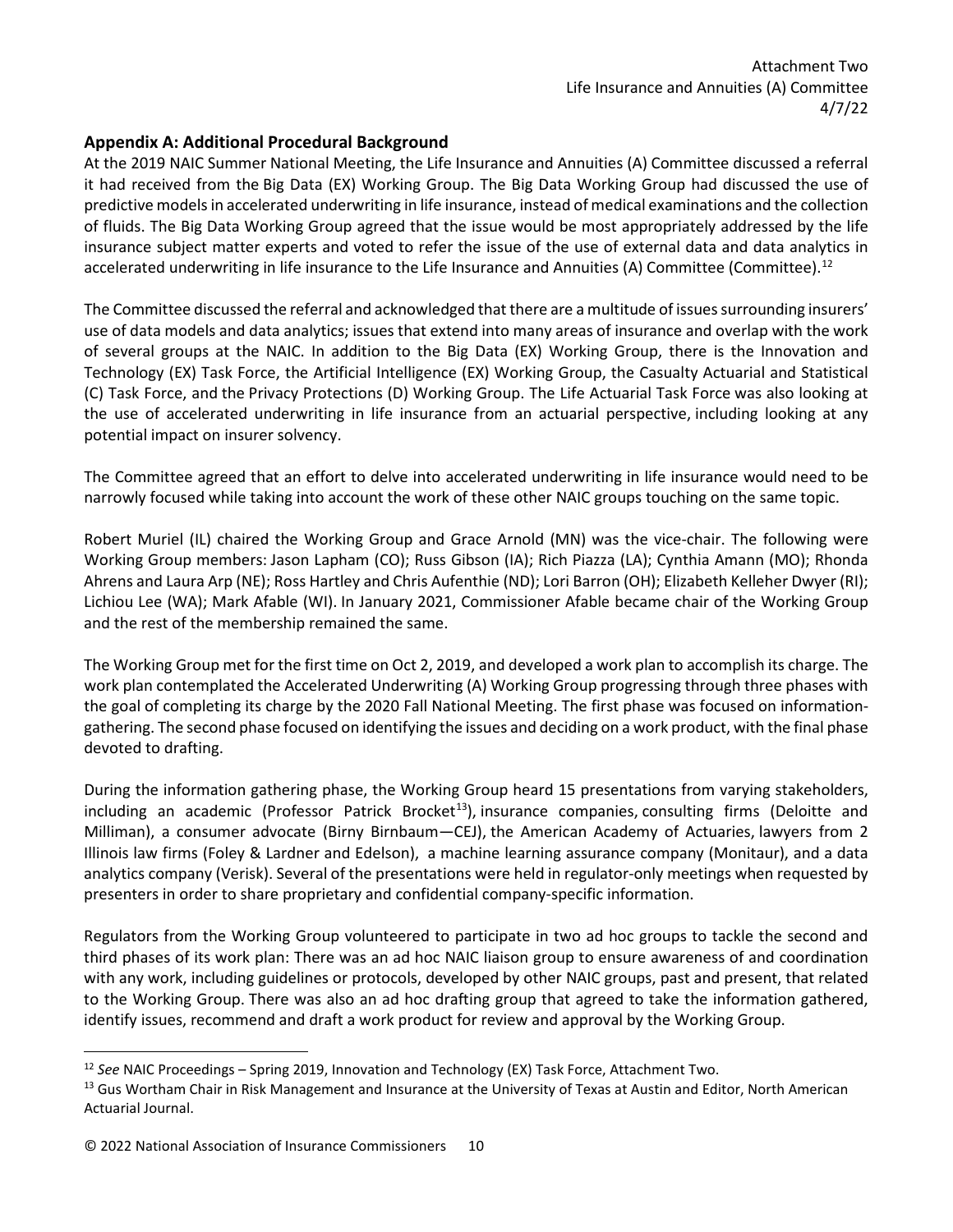In November 2020, the ad hoc drafting group shared with the Accelerated Underwriting (A) Working Group a proposed draft outline for an educational report exploring accelerated underwriting in life insurance to provide guidance to regulators, industry, and consumer advocates, and other stakeholders. In February 2021, the ad hoc groups merged.

**Appendix B: Machine Learning/ Artificial Intelligence Definition in 6/24/21 Draft Big Data and Artificial Intelligence (EX) Working Group Survey on private passenger automobile (PPA) insurers' use and governance of big data.**

## **Artificial Intelligence/Machine Learning (AI/ML)**

AI/ML describes an automated process in which a system begins recognizing patterns without being specifically programmed to achieve a pre-determined result. This is different from a standard algorithm in that an algorithm is a process or set of rules executed to solve an equation or problem in a pre-determined fashion. Evolving algorithms are considered a subset of AI/ML.

## **Artificial Intelligence / Machine Learning Systems include:**

- Systems that adapt and adjust to new data and experience without manual human intervention.
- Systems that arrive at results for which the outcomes and the stepwise approach toward the outcomes were not configured in advance by a human programmer.
- Systems that dynamically respond to conditions in the external environment without the specific nature of such responses being known in advance to the designers of the systems.
- Systems that utilize neural networks and/or deep-learning algorithms, such as supervised, semisupervised, and unsupervised learning algorithms.
- Systems that engage in automatic speech recognition, facial recognition, image recognition, text recognition, natural language processing, generation of customer-specific recommendations, automated customer communications (e.g., chatbots with non-preprogrammed prompts), autonomous or semiautonomous vehicle operation or data gathering, or any other approach that does not require either preprogramming or a manual human intervention in every instance of an action or decision.
- Systems that automatically generate adaptive responses based on interactions with a consumer or third party.
- Systems that determine which data elements to rely upon, in a non-preprogrammed fashion, among a variety of possible alternatives.

## **Artificial Intelligence / Machine Learning Systems are not:**

- Static "scorecards" that deterministically map consumer or other risk characteristics to treatments or decisions. (However, an AI/ML system may use the output of such static "scorecards" as input data for the AI/ML system to consider.)
- Systems with solely preprogrammed decision rules (e.g., "If A, then B" applied invariably in all situations).
- Tables of point or factor assignments in rating plans.
- Static rate making and/or predictive modeling methodologies, including linear regression, generalized linear modeling (GLM), or generalized additive modeling (GAM). Purely informational static databases, such as databases used to obtain reference amounts for claim settlements, or static databases pertaining to consumer characteristics or experience, regardless of the